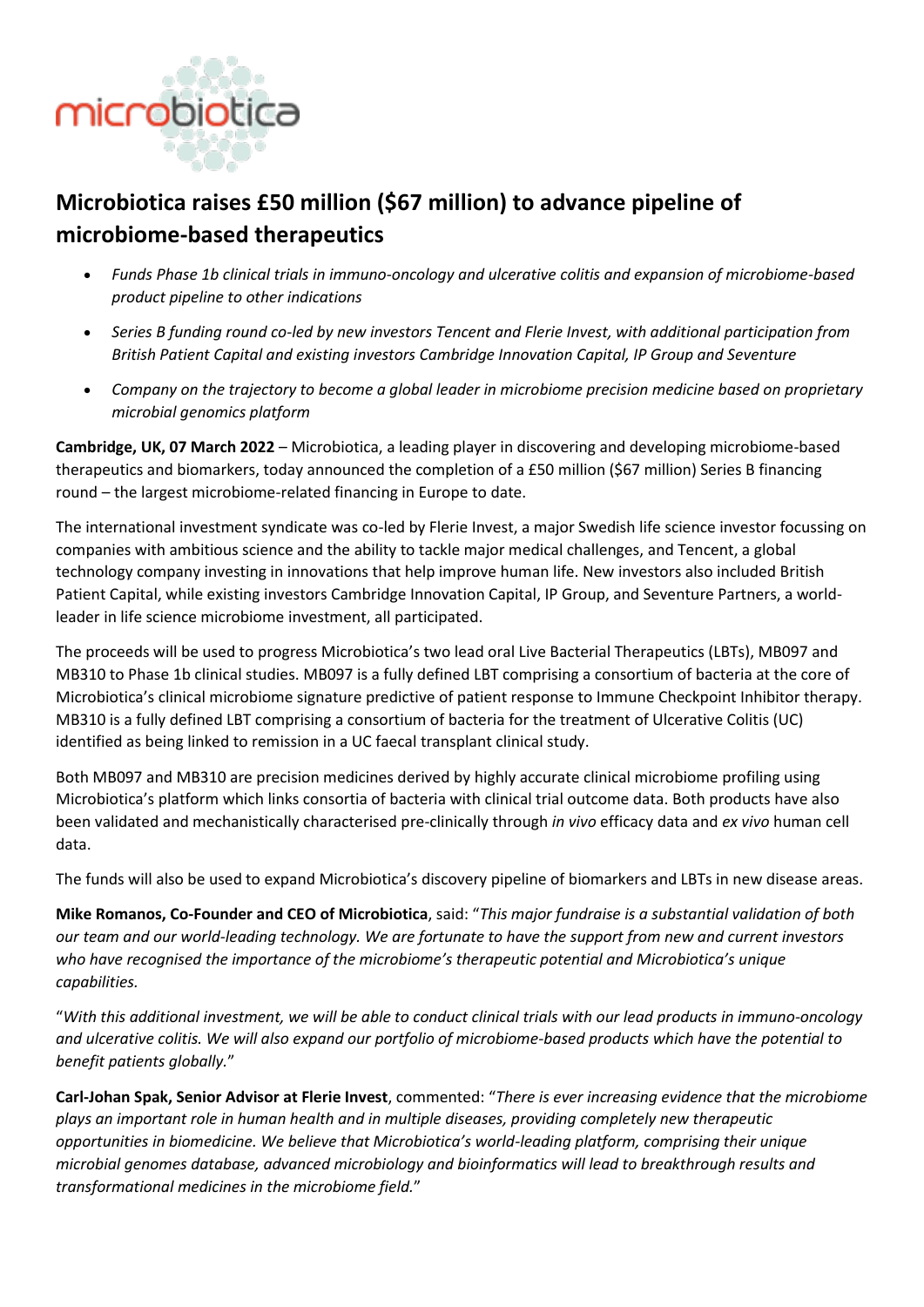**Robert Tansley, Partner at Cambridge Innovation Capital**, said: "*We are delighted to have seen the progress made by Microbiotica since our initial investment. Microbiotica's unrivalled capability to culture and characterise all gut bacteria from patients at scale coupled with its suite of impressive bioinformatic and machine learning tools makes the Company a leader in the microbiome field. We are delighted to continue to support the company as it applies its platform to address important diseases areas with precision medicine*."

**Sam Williams, Managing Partner of Life Sciences at IP Group plc**, said: "*As a founding investor in Microbiotica, our thesis was that, by culturing, characterising and stratifying the human microbiome, Microbiotica would be able to identify live biotherapeutics with the greatest chance of clinical success in the microbiome field. The company's preclinical data suggest that, so far, our thesis is proving correct, and we are delighted that the company's esteemed new investors are joining us for the next leg of this exciting journey."*

Microbiotica, spun out of the Wellcome Sanger Institute, has taken microbiome analysis and patient stratification from clinical data to a new level of precision, and translates this into new therapeutics and biomarkers. The company's proprietary technology is based on comprehensive gut bacterial isolation, its leading database of gut bacterial reference genomes and advanced bioinformatic and machine learning tools. Microbiotica has partnered with leading organisations, such as Cancer Research UK, Cambridge University Hospitals, University of Adelaide and Genentech.

-ENDS-

**Contact**

**Microbiotica** Ro Gardner T: +44 1223 869302 / M: +44 7801 480569 E: [rgardner@microbiotica.com](mailto:rgardner@microbiotica.com)

**Microbiotica** (Media relations) Melanie Toyne-Sewell / Agnes Stephens / Nathan Billis T: +44 20 7457 2020 E: [microbiotica@instinctif.com](mailto:microbiotica@instinctif.com)

### **NOTES TO EDITORS**

### **About Microbiotica**

Microbiotica is a leading player in the field of microbiome-based therapeutics, biomarkers and targets. The Company is building a growing pipeline of differentiated products based on high quality clinical datasets and unique bacterial signatures that drive biology, identified by its proprietary platform.

Consisting of the leading microbiome Reference Genome Database, Culture Collection, mass culturing technology (Personalised Bacterial Bank) and proprietary AI tools, Microbiotica's platform enables unrivalled strain-level microbiome analysis linked to patient phenotypes. The Company's current therapeutic areas of focus are immunooncology and IBD and it has established major clinical and academic partnerships in these areas.

Spun out of the Sanger Institute in 2016, the Company is based at Chesterford Research Park near Cambridge, UK. Microbiotica's investor syndicate includes British Patient Capital, Cambridge Innovation Capital, Flerie Invest, IP Group plc, Seventure Partners, and Tencent.

For more information, please visi[t www.microbiotica.com,](https://microbiotica.com/) [LinkedIn](https://www.linkedin.com/company/microbiotica-limited) an[d Twitter.](https://twitter.com/microbioticaltd)

#### **About British Patient Capital**

British Patient Capital is the trading name of British Patient Capital Limited, a wholly-owned commercial subsidiary of British Business Bank plc, the UK government's economic development bank. It forms part of the British Business Bank's plc's commercial arm.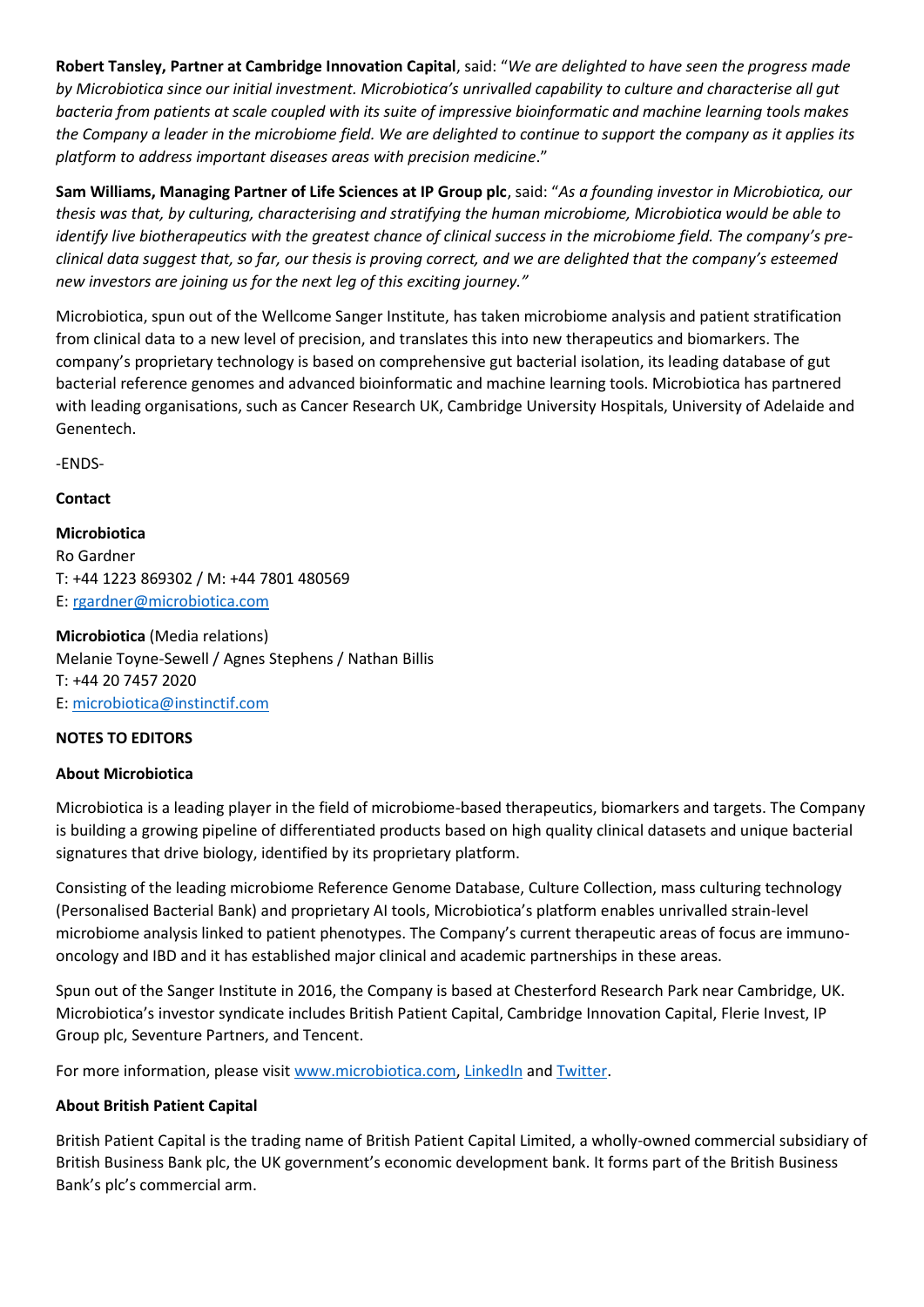Its mission is to enable long-term investment in innovative firms led by ambitious entrepreneurs who want to build large scale businesses. Launched in June 2018, British Patient Capital has £2.5 billion to invest over 10 years in venture and venture growth capital to support high growth potential innovative UK businesses in accessing the longterm financing they require to scale up. Find out more at **britishpatientcapital.co.uk**.

British Business Bank plc and its subsidiary entities are not banking institutions and do not operate as such. They are not authorised or regulated by the Prudential Regulation Authority (PRA) or the Financial Conduct Authority (FCA). A complete legal structure chart for British Business Bank plc and its subsidiaries can be found on the [British Business](https://www.british-business-bank.co.uk/corporate-information/)  [Bank plc](https://www.british-business-bank.co.uk/corporate-information/) website.

British Patient Capital makes commitments and invests on its own behalf and on behalf of third-party investors whose investments British Patient Capital manages.

The investment from British Patient Capital into Microbiotica does not amount to any endorsement or warranty from British Patient Capital, the British Business Bank plc, or the government of the UK.

### **About Cambridge Innovation Capital**

Cambridge Innovation Capital (CIC) is a leading venture investor backing and building category-leading deep tech and life sciences companies. CIC currently manages more than £300 million and has invested in 30+ companies. CIC is a preferred investor for the University of Cambridge, Europe's top source of founders for venture-backed start-ups.

Cambridge Innovation Capital Manager Limited (FRN:918898) is authorised and regulated by the Financial Conduct Authority. For more information, please visit [www.cic.vc](http://www.cic.vc/) or follow us on Twitter at [@CIC\\_vc](https://twitter.com/cic_vc?lang=en) an[d LinkedIn.](https://www.linkedin.com/company/cambridge-innovation-capital)

### **About Flerie Invest**

Flerie Invest is a Swedish biotech and pharma investor managing a portfolio of more than 20 companies in Sweden, the UK, the US, the Netherlands, Iceland, and Israel. The portfolio companies are engaged in a wide range of areas including immuno-oncology, metabolic diseases and biologics development and manufacturing. The present investment focus is on drug development and tools for drug development. The company was founded in 2010 by Thomas Eldered, who also co-founded and built Recipharm to be one of the top five CDMOs globally. Flerie Invest is based in Stockholm and London.

### **About IP Group plc**

IP Group is a leading intellectual property commercialisation company which focuses on evolving great ideas, mainly from its partner universities, into world-changing businesses. The Group has pioneered a unique approach to developing these ideas and the resulting businesses by providing access to business building expertise, capital (through its 100%-owned FCA-authorised subsidiaries IP Capital and Parkwalk Advisors), networks, recruitment and business support. IP Group has a strong track record of success and its portfolio comprises holdings in early-stage to mature businesses across life sciences and technology. IP Group is listed on the Main Market of the London Stock Exchange under the code IPO.

For more information, please visit our website at [www.ipgroupplc.com.](https://www.ipgroupplc.com/)

### **About Seventure Partners**

Seventure Partners is a long-term equity investor who actively supports innovative companies aiming at generating positive impacts on Humankind, Society, Sustainability and the Planet.

With €900 million net commitments under management as of the end of 2021, Seventure is a leading venture capital firm in Europe investing since 1997 in innovative businesses with high growth potential in two main fields: Life sciences (Health & digital Health, Nutrition, Foodtech, Blue Economy, Aquaculture, Animal & Agriculture, Sport & Wellness with a specific interest for MICROBIOME-related innovations …) across Europe, Israel, Asia and North America and Digital technologies in Europe.

Investments can range between €500,000 and €10 million per round, or up to €20 million per company, from early to late stage, growth, pre-IPO and IPO.